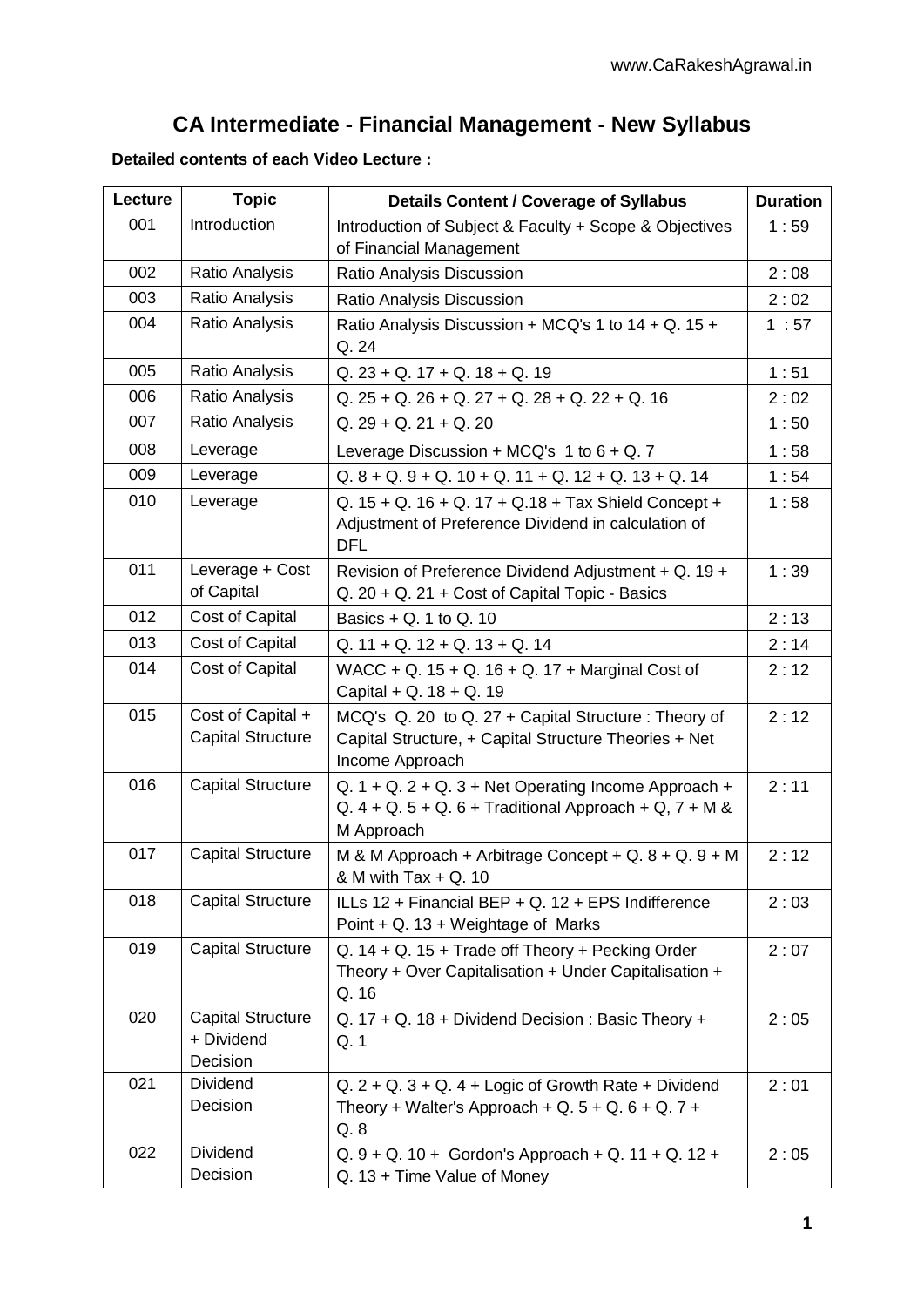| Lecture | <b>Topic</b>                                       | <b>Details Content / Coverage of Syllabus</b>                                                                                    | <b>Duration</b> |
|---------|----------------------------------------------------|----------------------------------------------------------------------------------------------------------------------------------|-----------------|
| 023     | Dividend                                           | Q. 14 + Graham & Dodd Model + Q. 15 + Q. 16 + Q. 17                                                                              | 1:59            |
|         | Decision                                           | $+ Q. 18 + Lintner's Model + Q. 19 + Q. 20 + Q. 21 +$                                                                            |                 |
|         |                                                    | MCQ's Q. 26 to Q. 32 + M & M Approach                                                                                            |                 |
| 024     | Dividend                                           | $Q. 22 + Q. 23 + Q. 24 + Working Capital: Theory$                                                                                | 2:02            |
|         | Decision +                                         | Discussion + Bird's Eye View                                                                                                     |                 |
| 025     | <b>Working Capital</b><br><b>Working Capital</b>   |                                                                                                                                  |                 |
|         | <b>Working Capital</b>                             | $Q. 1 + Q. 2 + Q. 3 + Q. 4 + Q. 5$                                                                                               | 1:59            |
| 026     | <b>Working Capital</b>                             | $Q.6 + Q.7$                                                                                                                      | 1:49            |
| 027     |                                                    | $Q. 8 + Q. 9 + Q. 10$                                                                                                            | 1:59            |
| 028     | <b>Working Capital</b>                             | Cash Management + Q. 11 + Q. 12 + Float<br>Management + Concentration Banking & Lock Box<br>System                               | 2:01            |
| 029     | <b>Working Capital</b>                             | $Q. 13 + Q. 14 + Cash Mgt. EOQ Models$                                                                                           | 2:01            |
| 030     | <b>Working Capital</b>                             | Q. 15 + Q. 16 + Q. 17 + Miller - Orr Model + Receivable<br>Mgt. + Q. $18 + Q$ . $19 + Q$ . 21                                    | 2:00            |
| 031     | <b>Working Capital</b>                             | Q. $20 + Q$ . $22 + Q$ . $23 + Q$ . $24 + Ageing Schedule$ of<br>Debtors + Q. $25 + Q. 26$                                       | 2:00            |
| 031A    | <b>Working Capital</b>                             | $Q. 27 + Q. 28 + Factoring Concept$                                                                                              | 1:40            |
| 032     | <b>Working Capital</b>                             | Factoring + Q. 29 + Q. 30 + Inventory Mgt. + Q. 31 +<br>Q. $32 + Q$ . $33 + W$ .C. Policy + Q. $34 +$ Creditors Mgt. +<br>Q. 35  | 2:02            |
| 033     | <b>Working Capital</b>                             | Financing of W.C. + MPBF                                                                                                         | 2:00            |
| 034     | <b>Working Capital</b><br><b>Capital Budgeting</b> | MCQ's 36 to 61<br>Time Value of Money + Magic of `72' + Discounting &<br>Compounding Concept + Q. $1 + Q.2 + Q.3$                | 1:46            |
| 035     | <b>Capital Budgeting</b>                           | Q. 4 + Effective Interest Rate + Q. 5 + Q. 6 + Q. 7 +<br>Q. $8 +$ Sinking fund + Q. $9 +$ DF Table + AF Table +<br>$Q.10 + Q.11$ | 1:57            |
| 036     | <b>Capital Budget</b>                              | $Q.12 + Q.13 + Q.14 + Q.15 + Q.16 + Q.17$                                                                                        | 2:04            |
| 037     | <b>Capital Budgeting</b>                           | Capital Budgeting Techniques - An overview +<br>Q.34 [WIP]                                                                       | 2:02            |
| 038     | Capital Budgeting                                  | Q. 34 [Continued]                                                                                                                | 1:42            |
| 039     | Capital Budget                                     | $Q. 35 + Q. 36 + Q. 37 + Q. 38 + Q. 39 + Q. 18$                                                                                  | 1:56            |
| 040     | Capital Budgeting                                  | $Q.19 + Q.40 + Q.41 + Q.42$                                                                                                      | 2:01            |
| 041     | Capital Budgeting                                  | Q. $43 + Q$ . $44 + Types$ of Project + Q. 45 [WIP] +<br>Comparisons of NPV with PI & NPV with IRR                               | 2:01            |
| 042     | <b>Capital Budgeting</b>                           | Q. 45 [ Continued ] + MIRR + Capital Rationing + Q. 46<br>$+ Q. 47$                                                              | 1:50            |
| 043     | Capital Budgeting<br>with<br><b>Risk Analysis</b>  | $MCQ's: Q. 20 to Q. 33 + Q. 48 + Q. 49$<br>Q. 1 + Probability Assignment                                                         | 1:56            |
| 044     | Risk Analysis in<br>Cap. Budget                    | Standard deviation + Q. 2 + Co-efficient of Variation +<br>$Q.3 + Q.4 + Q.5 + Q.6$                                               | 1:50            |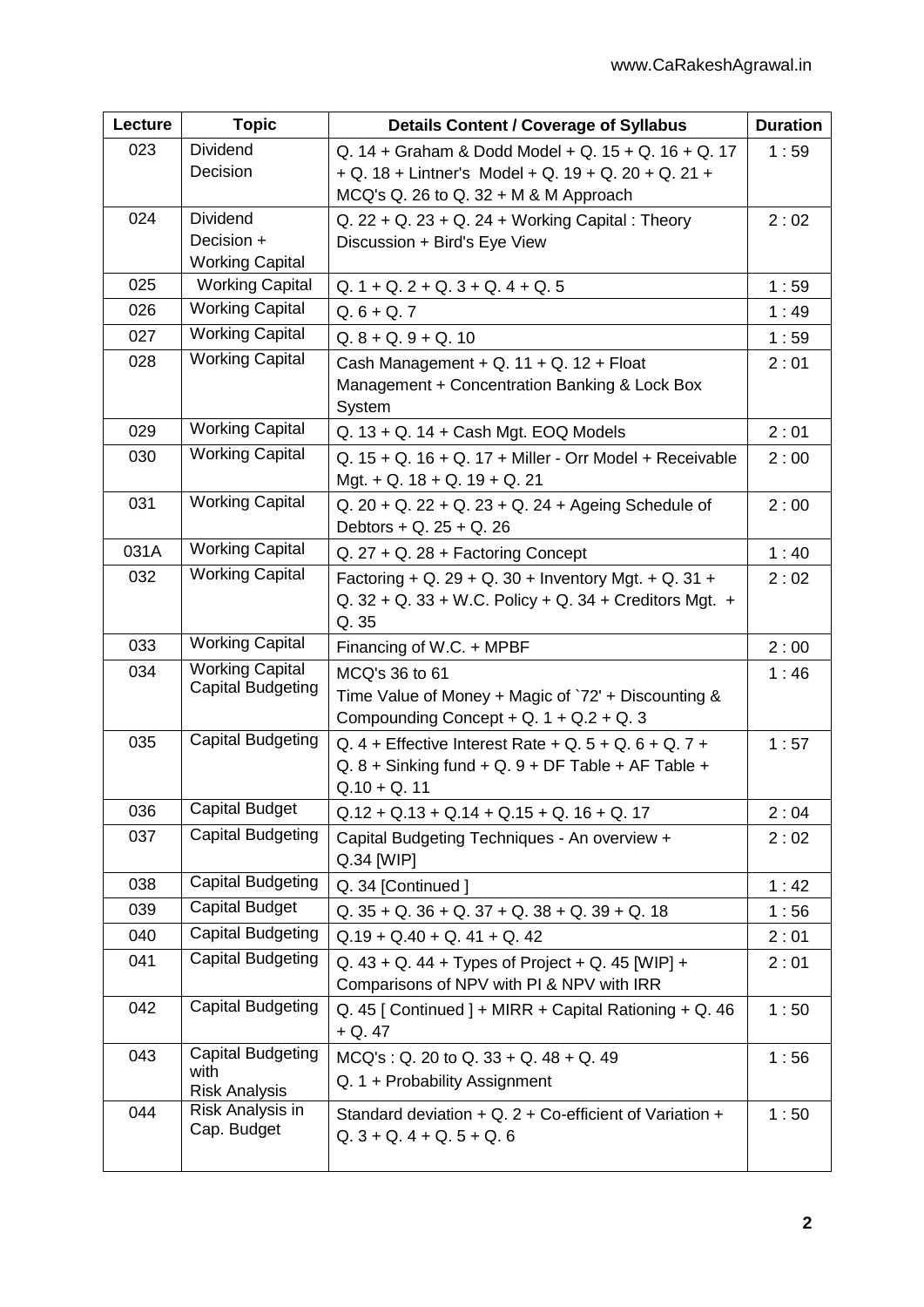| Lecture | <b>Topic</b>                                         | <b>Details Content / Coverage of Syllabus</b>                                                                                      | <b>Duration</b> |
|---------|------------------------------------------------------|------------------------------------------------------------------------------------------------------------------------------------|-----------------|
| 045     | Risk Analysis in<br>Capital Budget                   | $Q. 7 +$ Risk Adjusted Discount Rate + Q. 9 + Certainty<br>Equivalent Coefficient + Q. 10 + Q. 11 + Q.12 +<br>Scenario Analysis    | 1:55            |
| 046     | Risk Analysis in<br>Capital Budget                   | Q. $16 + Q$ . $17 + Q$ . $18 +$ Sensitivity Analysis + Q. $13 +$<br>Q. 15                                                          | 2:00            |
| 047     | Risk Analysis in<br>Capital Budget                   | Q.14<br>[Dropped: Decision Tree + Q. 19 + Q. 20]                                                                                   | 1:54            |
| 048     | Risk Analysis in<br>Capital Budget                   | [ Dropped : Simulation Technique + Q. 22 + Q. 23 +<br>$Q.24$ ]                                                                     | 1:52            |
| 049     | Risk Analysis in<br>Cap. Budget +<br>Lease Financing | [Dropped : $Q. 25$ ] + MCQ's 26 to 32<br>Lease Financing: Basic Discussion [ to be studied ]<br>[Dropped : $Q. 1$ ]                | 2:08            |
| 050     | Leasing                                              | [Dropped : $Q. 2 + Q. 3$ ]                                                                                                         | 2:02            |
| 051     | Leasing                                              | [Dropped : Q. 4 + Q. 5 + Q. 6]                                                                                                     | 1:48            |
| 052     | Leasing +<br>Types of<br>Financing                   | [Dropped : Q. 7 + Q. 8 ] + MCQ's - Q. 9 to Q. 14<br>Types of financing - Basic Discussion                                          | 2:02            |
| 053     | Types of<br>Financing                                | Basics + Pre. Share Capital + Debentures + Loan from<br>Financial Institutions + Bridge finance + Venture Capital<br>Finance       | 1:52            |
| 054     | Types of<br>Financing                                | Govt. Subsidy + Debt Securitisation + DDB + ZIB +<br>SPN + Multiple option Bonds + Inflation Bonds +<br><b>Floating Rate Bonds</b> |                 |
| 055     | Types of<br>Financing                                | Seed Capital + Foreign Currency Loans + Euro Issues<br>+ ADR + GDR + Foreign Bonds + Conclusion                                    | 1:49            |